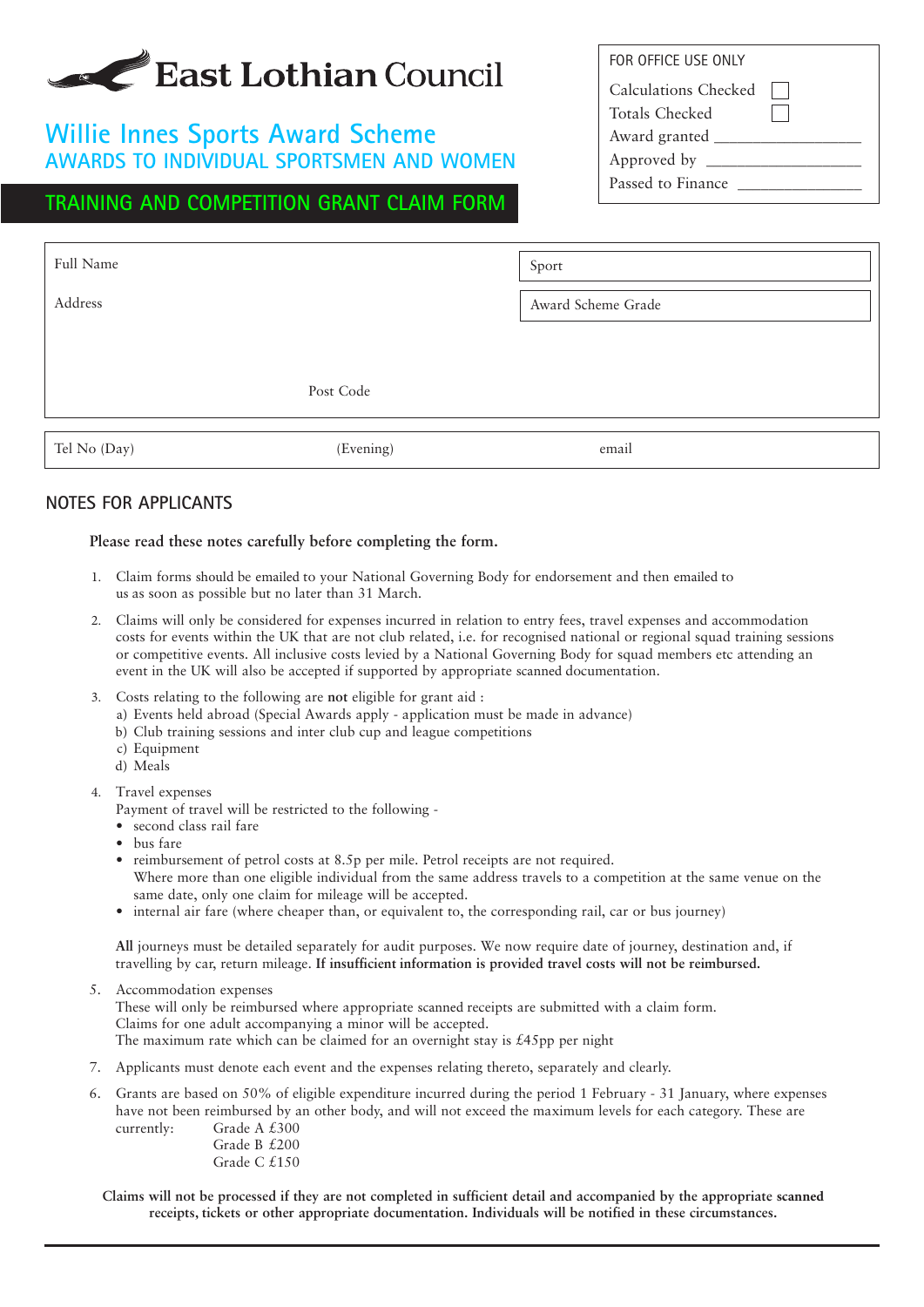|                                                                                                      |             |                | <b>COSTS</b> |                                |                                                 |  |  |
|------------------------------------------------------------------------------------------------------|-------------|----------------|--------------|--------------------------------|-------------------------------------------------|--|--|
| <b>NAME OF</b><br><b>ORGANISING</b><br>DATE(S)<br><b>VENUE</b><br><b>CHAMPIONSHIP</b><br><b>BODY</b> | FARE<br>(A) | MILEAGE<br>(B) | ACCOM<br>(C) | ENTRY<br>(D)                   | <b>ALL</b><br><b>INCLUSIVE</b><br>CHARGE<br>(E) |  |  |
|                                                                                                      |             |                |              |                                |                                                 |  |  |
|                                                                                                      |             |                |              |                                |                                                 |  |  |
|                                                                                                      |             |                |              |                                |                                                 |  |  |
|                                                                                                      |             |                |              |                                |                                                 |  |  |
|                                                                                                      |             |                |              |                                |                                                 |  |  |
|                                                                                                      |             |                |              |                                |                                                 |  |  |
|                                                                                                      |             |                |              |                                |                                                 |  |  |
|                                                                                                      |             |                |              |                                |                                                 |  |  |
|                                                                                                      |             |                |              |                                |                                                 |  |  |
|                                                                                                      |             |                |              |                                |                                                 |  |  |
|                                                                                                      |             |                |              |                                |                                                 |  |  |
|                                                                                                      |             |                |              |                                |                                                 |  |  |
|                                                                                                      |             |                |              |                                |                                                 |  |  |
|                                                                                                      |             |                |              |                                |                                                 |  |  |
|                                                                                                      |             |                |              |                                |                                                 |  |  |
|                                                                                                      |             |                |              |                                |                                                 |  |  |
|                                                                                                      |             |                |              |                                |                                                 |  |  |
| Please continue on a separate sheet if insufficient space                                            |             | <b>TOTALS</b>  |              | Total miles<br>x 8.5p<br>$\!=$ |                                                 |  |  |

## **SECTION A - Competition Expenses for Period 1 February - 31 January**

**TOTAL COMPETITION COSTS (Section A)** \_\_\_\_\_\_\_\_\_\_\_\_\_\_\_\_\_\_\_\_\_\_

(Columns a + b + c + d + e)

**SECTION C** - to be completed by the National Governing Body

(NB: This section must be completed BEFORE the form is returned to East Lothian Council)

I certify that all details given on this form are correct, and accept the responsibility inherent in endorsing this claim.

| Name |                           |
|------|---------------------------|
|      |                           |
|      |                           |
|      |                           |
|      | continue on opposite page |